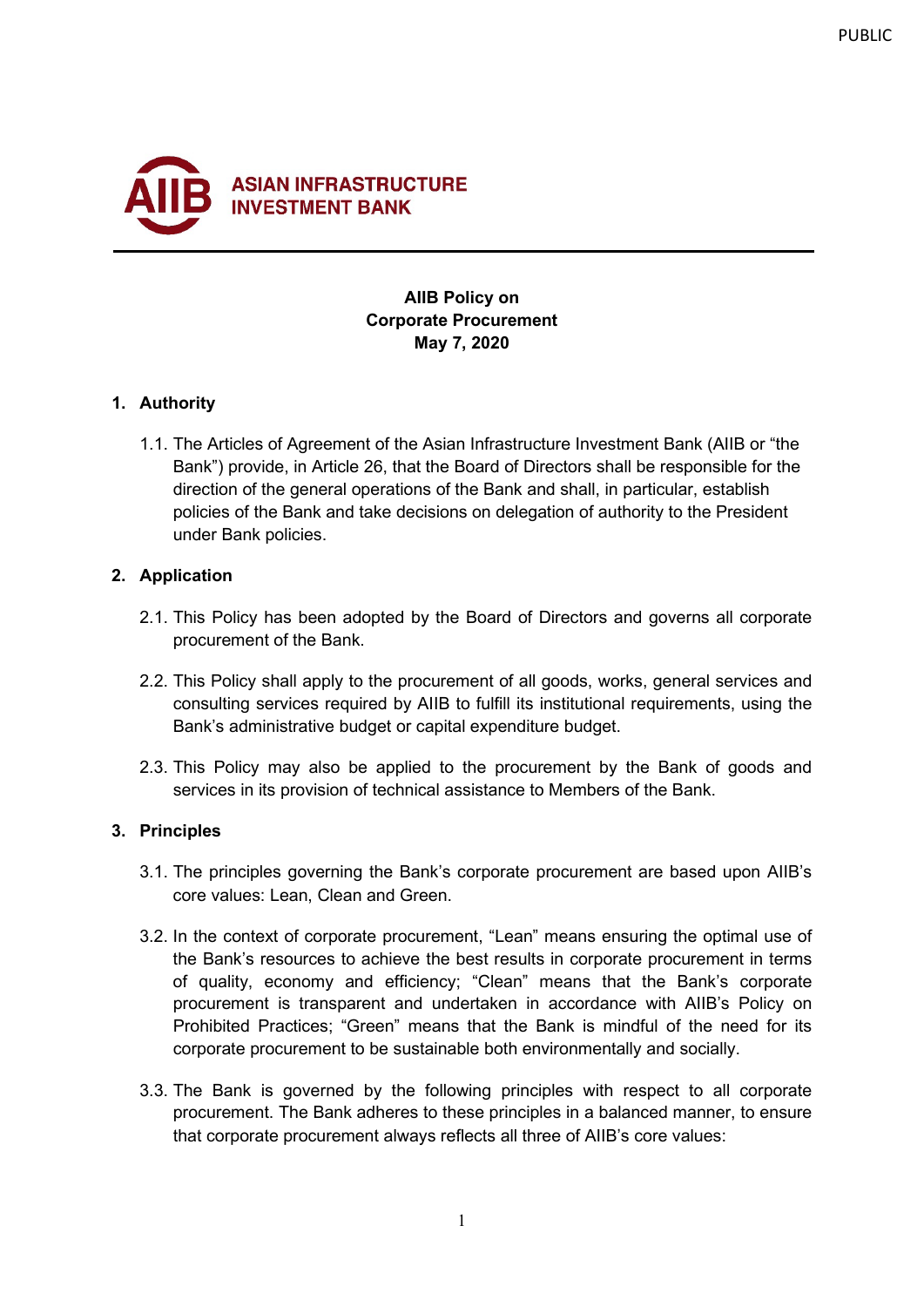- 3.3.1. **Quality and Economy**—The Bank shall award corporate procurement contracts taking into account "best value." Best value is defined as the outcome that provides the optimal balance of quality and cost. Best value is most often achieved through competitive procurement. Competitive procurement is the Bank's preferred approach to corporate procurement.
- 3.3.2. **Efficiency—**The Bank's corporate procurement activities shall be carried out in an efficient manner to ensure effective use of AIIB's resources and the timely delivery to the Bank of goods, works, general services and consulting services that are fit-for-purpose.
- 3.3.3. **Transparency—**The Bank is committed to achieving a high level of transparency in the corporate procurement process. The Bank shall advertise opportunities that are subject to competitive procurement. The competitive procurement procedure and contract award criteria shall be transparent to all parties who participate in the competition. An annual report on corporate procurement shall be published on the Bank's website.
- 3.3.4. **Integrity and Ethical Standards—**The Bank shall require all parties, including bidders, consultants, contractors, suppliers and Bank staff to observe the standards of integrity and ethics during the procurement, administration and implementation of corporate procurement contracts. The Bank takes action in accordance with AIIB's Policy on Prohibited Practices in connection with a prohibited practice (as defined in said Policy) and the Bank's Code of Conduct for Bank Personnel, and the Bank's Code of Conduct for Board Officials.
- 3.3.5. **Environmental and Social Sustainability**—As reflected in the Bank's Environmental and Social Framework, AIIB is committed to environmental and social sustainability. The Bank shall respect the applicable standards required by the country or countries where the goods, works, general services and consulting services will be procured and used. The Bank shall procure, whenever possible, environmentally preferred and energy-efficient goods, works, general services and consulting services. The Bank shall only engage consultants, contractors and suppliers that adhere to environmental, labor and social standards that are equivalent to relevant provisions of the Bank's Environmental and Social Policy and applicable law.
- 3.4. Exceptions to competitive procurement shall only be allowed in limited, predetermined circumstances as specified by the President in the Directive on Corporate Procurement.

### **4. Eligibility**

4.1. The Bank may procure goods, works, general services and consulting services from any country unless AIIB's Board of Directors decides otherwise. Any country